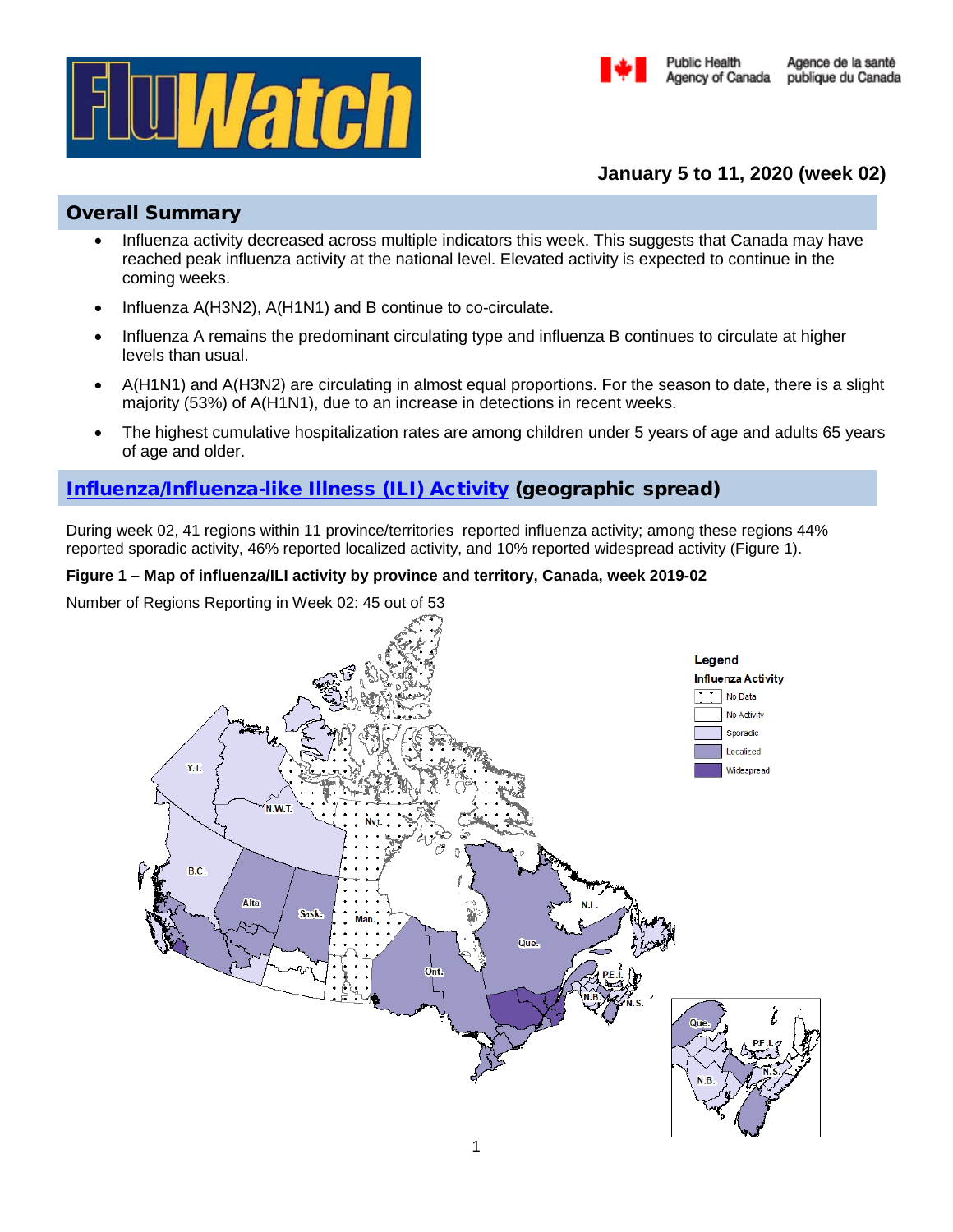## [Laboratory-Confirmed Influenza Detections](https://www.canada.ca/en/public-health/services/diseases/flu-influenza/influenza-surveillance/about-fluwatch.html#a3)

In week 02, the percentage of laboratory tests positive for influenza decreased slightly. Laboratory tests positive for influenza B declined but continue to be above average for this time of year. Among detections, the proportion that are influenza A continued to increase, and among subtyped influenza A detections, the proportion of A(H1N1) continued to increase.

The following results were reported from sentinel laboratories across Canada (Figures 2 and 3):

- The percentage of tests positive for influenza decreased slightly from 26% in week 01 to 25% in week 02. While this is slightly higher than the average (23%) for week 02 over the past five seasons, the decline may suggest that we are near the peak of laboratory detections.
- The percentage of tests positive for influenza A has been stable at approximately 15% since week 52.
- The percentage of tests positive for influenza B declined for the second week in a row, from 13% in week 52 to 9% in week 02, but continues to be almost 5 times greater than the average (2.8%) for this time of year. The current level of circulation of influenza B is normally not observed until late March or early April.
- The proportion of detections that were influenza A has increased in recent weeks, from 50% in week 51 to 63% in week 02.
- Among subtyped influenza A detections, a mix of A(H1N1) and A(H3N2) continues to be detected. In week 02, the proportion of A(H1N1) increased from 62% in week 01 to 76%.

To date this season (weeks 35 to 02), 16,438 laboratory detections of influenza were reported:

- 59% (9,622) were influenza A.
- Among subtyped influenza A detections (2,932), A(H1N1) is now the predominant subtype overall this season by a slight majority (53%), due to the increase in A(H1N1) detections in recent weeks.

Detailed information on age and type/subtype has been received for 12,168 laboratory-confirmed influenza cases (Table 1). To date this season (weeks 35 to 02):

- Among cases of influenza A(H3N2) (1,204), the largest proportion were in adults 65 years of age and older (46%).
- Cases of influenza B (5,508) were primarily in younger age groups; 55% of cases were under 20 years of age and 33% between 20 and 44 years of age.
- Among cases of influenza A(H1N1) (911), nearly equal proportions of cases were in adults 20-44 years, 45-64 years, and 65 years of age and older (between 26 and 28% of cases were in each age-group).

For more detailed weekly and cumulative influenza data, see the text descriptions for [Figures 2 and 3](https://www.canada.ca/en/public-health/services/diseases/flu-influenza/influenza-surveillance/weekly-influenza-reports.html) or the [Respiratory Virus Detections in Canada Report.](https://www.canada.ca/en/public-health/services/surveillance/respiratory-virus-detections-canada.html)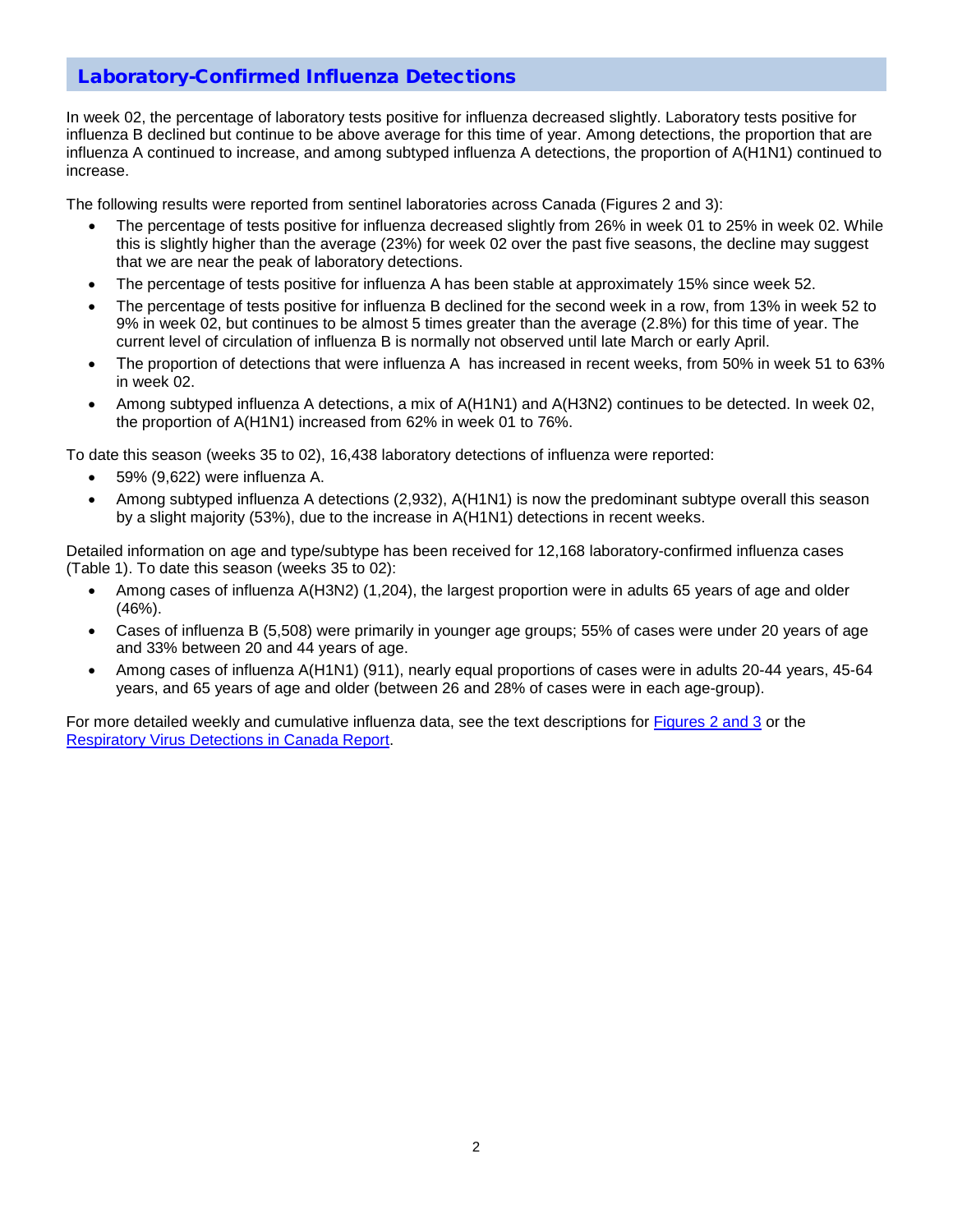#### **Figure 2 – Number of positive influenza tests and percentage of tests positive, by type, subtype and report week, Canada, weeks 2019-35 to 2020-02**

Number of Laboratories Reporting in Week 02: 35 out of 36



The shaded area indicates weeks where the positivity rate was at least 5% and a minimum of 15 positive tests were observed, signalling the period of seasonal influenza [activity.](https://journals.plos.org/plosone/article?id=10.1371/journal.pone.0141776)





Specimens from NWT, YT, and Nvt are sent to reference laboratories in other provinces.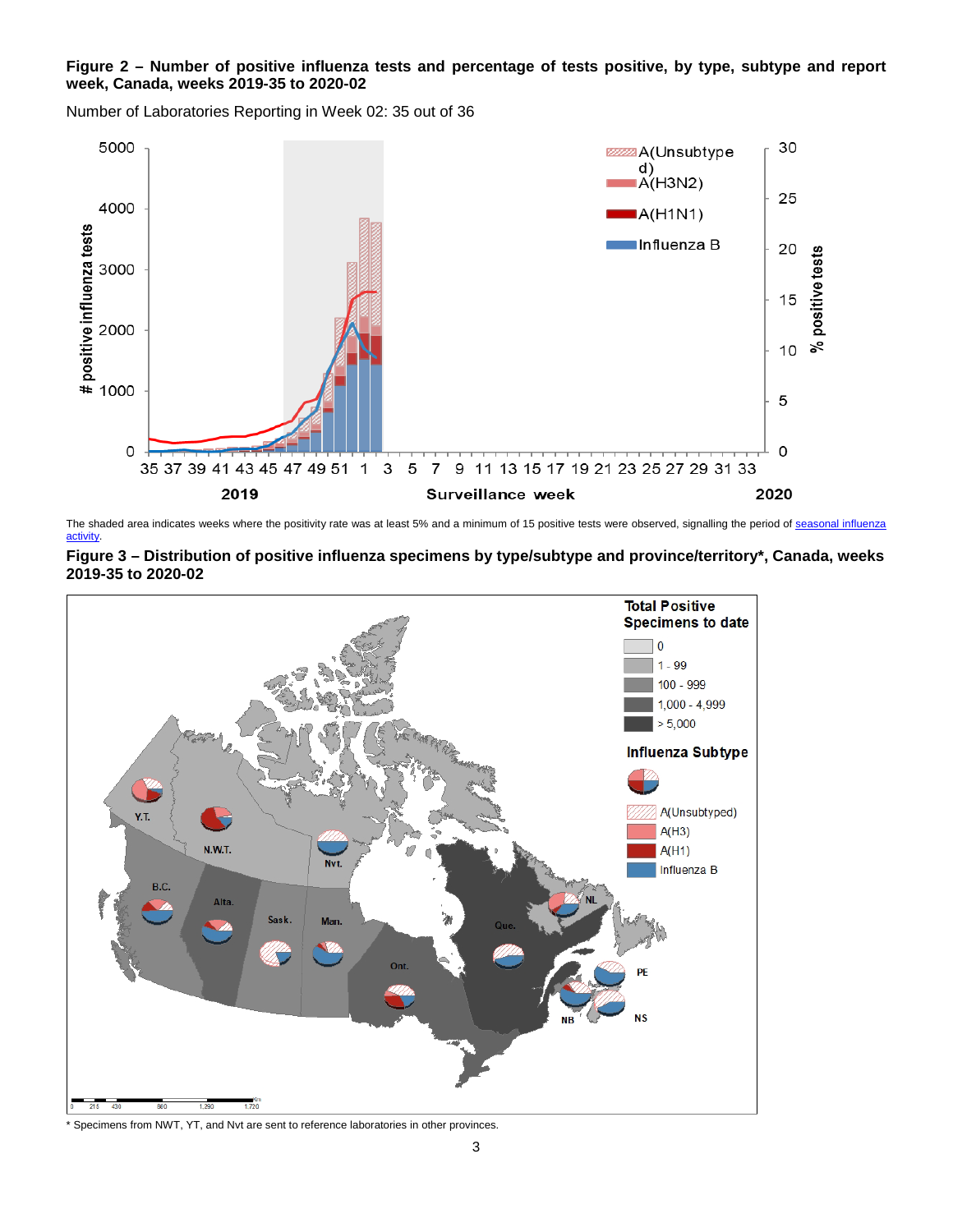**Table 1 – Cumulative number of positive influenza specimens by type, subtype and age group reported through case-based laboratory reporting, Canada, weeks 2019-35 to 2020-02**

| Age groups<br>(years) | Cumulative (August 25, 2019 to January 11, 2020) |                |         |                         |              |                   |      |
|-----------------------|--------------------------------------------------|----------------|---------|-------------------------|--------------|-------------------|------|
|                       | Influenza A                                      |                |         |                         | в            | Influenza A and B |      |
|                       | A Total                                          | <b>A(H1N1)</b> | A(H3N2) | A (Un<br>subtyped $)^1$ | <b>Total</b> | #                 | %    |
| $0 - 4$               | 939                                              | 102            | 124     | 713                     | 1105         | 2044              | 17%  |
| $5 - 19$              | 637                                              | 61             | 146     | 430                     | 1930         | 2567              | 21%  |
| 20-44                 | 1261                                             | 255            | 186     | 820                     | 1792         | 3053              | 25%  |
| 45-64                 | 1268                                             | 239            | 191     | 838                     | 301          | 1569              | 13%  |
| $65+$                 | 2555                                             | 254            | 557     | 1744                    | 380          | 2935              | 24%  |
| Total                 | 6660                                             | 911            | 1204    | 4545                    | 5508         | 12168             | 100% |

 $1$ Unsubtyped: The specimen was typed as influenza A, but no result for subtyping was available.

## [Syndromic / Influenza-like Illness Surveillance](https://www.canada.ca/en/public-health/services/diseases/flu-influenza/influenza-surveillance/about-fluwatch.html#a4)

#### **[Healthcare Practitioners Sentinel Syndromic Surveillance](https://www.canada.ca/en/public-health/services/diseases/flu-influenza/influenza-surveillance/influenza-sentinel-recruiters.html)**

In week 02, 1.8% of visits to healthcare professionals were due to influenza-like illness (ILI) which is below the average for this time of year (Figure 4).

#### **Figure 4 – Percentage of visits for ILI reported by sentinels by report week, Canada, weeks 2019-35 to 2020-02**

Number of Sentinels Reporting in Week 02: 95



The shaded area represents the maximum and minimum percentage of visits for ILI reported by week from seasons 2014-2015 to 2018-2019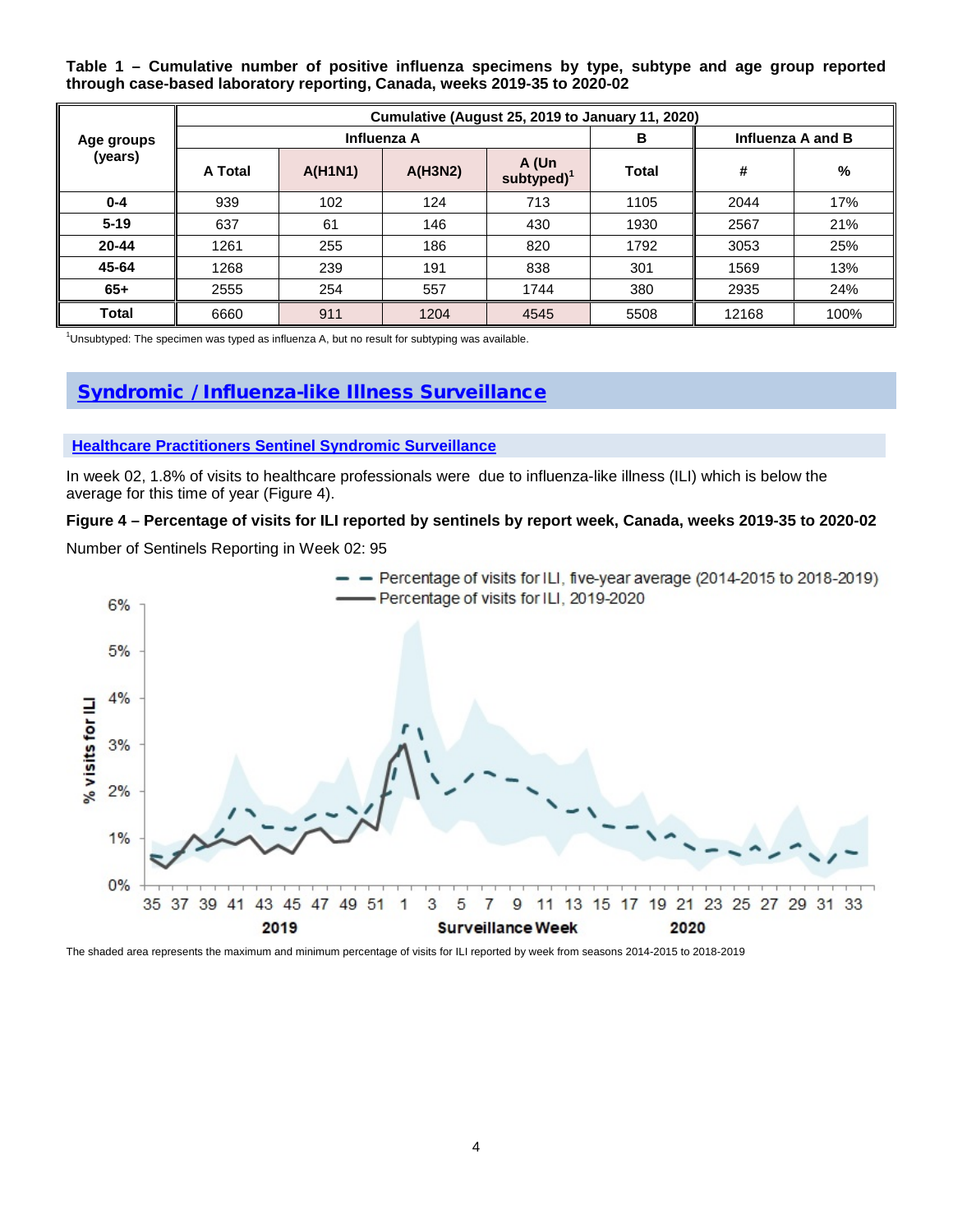### **[FluWatchers](https://www.canada.ca/en/public-health/services/diseases/flu-influenza/fluwatcher.html)**

The proportion of FluWatchers participants reporting symptoms of cough and fever decreased in week 02 compared to the previous week. In week 02, 3,127 participants reported to FluWatchers, of which 3.0% (94) reported symptoms of cough and fever (Figure 5).

Among the 94 participants who reported cough and fever:

- 27% consulted a healthcare professional;
- 83% reported days missed from work or school, resulting in a combined total of 246 missed days of work or school.
- 71% reported having been vaccinated for influenza this season.

If you are interested in becoming a **FluWatcher**, [sign up today.](https://cnphi.canada.ca/fluWatcher/register)

#### **Figure 5 – Percentage of FluWatchers participants reporting cough and fever, Canada, weeks 2019-40 to 2020- 02**

Number of Participants Reporting in Week 02: 3,127



#### **Online Figure – Geographic distribution of FluWatchers participants reporting cough and fever, Canada, week 2020-02**

Click on the map to access the link



Percentage of participants reporting cough and fever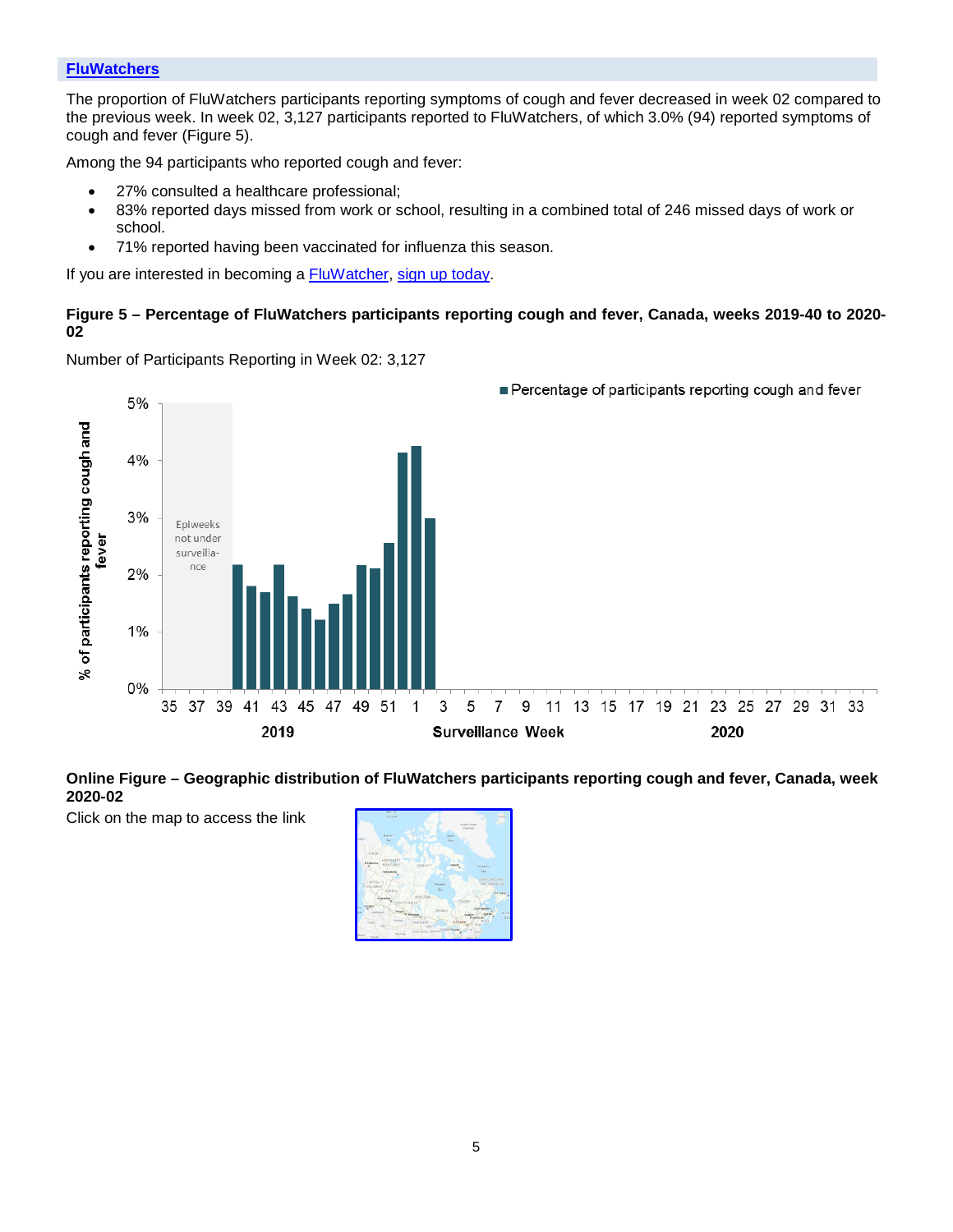## [Influenza Outbreak Surveillance](https://www.canada.ca/en/public-health/services/diseases/flu-influenza/influenza-surveillance/about-fluwatch.html#a5)

In week 02, the number of new laboratory-confirmed influenza outbreaks decreased. A total of 81 outbreaks were reported: 52 in long term care facilities, 8 in acute care facilities, and 21 in facilities [categorized as 'other',](https://www.canada.ca/en/public-health/services/diseases/flu-influenza/influenza-surveillance/about-fluwatch.html#a2.4) which includes facilities such as private personal care homes, correctional facilities, and colleges/universities (Figure 6).

To date this season, a total of 336 laboratory-confirmed influenza outbreaks have been reported; 59% (200) in longterm care facilities, 27% (92) in facilities categorized as 'other', 12% (39) in acute care facilities, and 2% (5) in schools/daycares. Of the outbreaks where influenza type was reported (324), 91% (295) were due to influenza A. Among the 146 outbreaks for which the influenza A subtype was reported, 62% (91) were associated with A(H3N2). Four ILI outbreaks in schools/daycares have also been reported.

#### **Figure 6 – Number of new outbreaks of laboratory-confirmed influenza by report week, Canada, weeks 2019-35 to 2020-02**



Number of provinces and territories reporting in week 02: 12 out of 13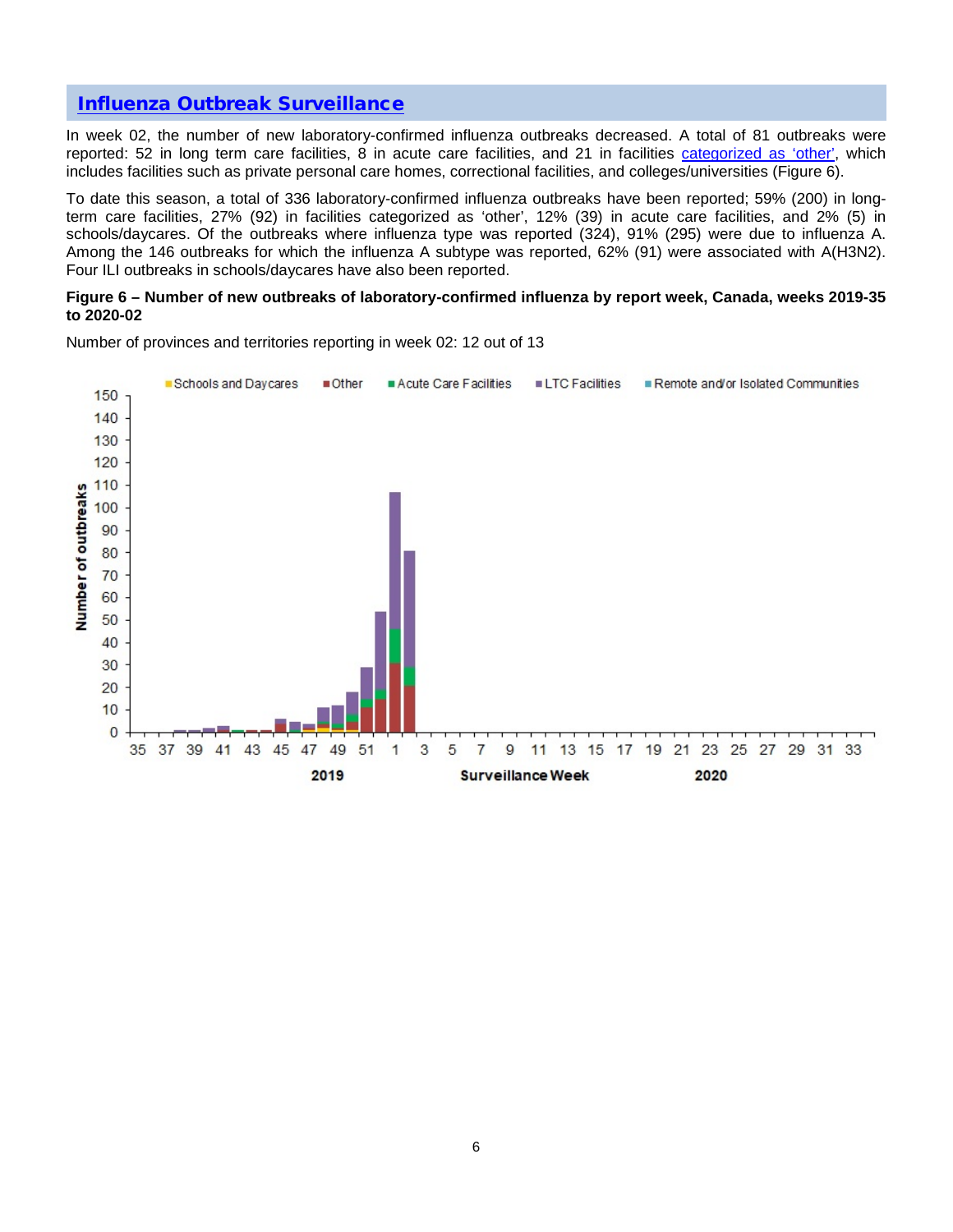## [Severe Outcomes Influenza Surveillance](https://www.canada.ca/en/public-health/services/diseases/flu-influenza/influenza-surveillance/about-fluwatch.html#a6)

#### **Provincial/Territorial Influenza Hospitalizations and Deaths**

To date this season, 802 influenza-associated hospitalizations were reported by participating provinces and territories $^1$ .

- 65% of the cases were associated with influenza A.
- Of the cases for which subtype was reported (427), 78% were associated with influenza A(H3N2).
- The highest cumulative hospitalization rates up to week 02 were among children under 5 years of age (27/100,000 population) and adults 65 years of age and older (26/100,000 population).

Eighty-one ICU admissions and thirteen deaths have been reported.

• 57% of the ICU admissions and 77% of the deaths were associated with influenza A.

#### **Figure 7 – Cumulative rates of influenza-associated hospitalization by age group and epidemiological week, Canada, participating provinces and territories<sup>1</sup> weeks 2019-35 to 2020-02**

Number of provinces and territories reporting in week 02: 9 out of 9



1 Influenza-associated hospitalizations are reported by Alberta, Manitoba, New Brunswick, Newfoundland and Labrador, Northwest Territories, Nova Scotia, Prince Edward Island and Yukon. Only hospitalizations that require intensive medical care are reported by Saskatchewan.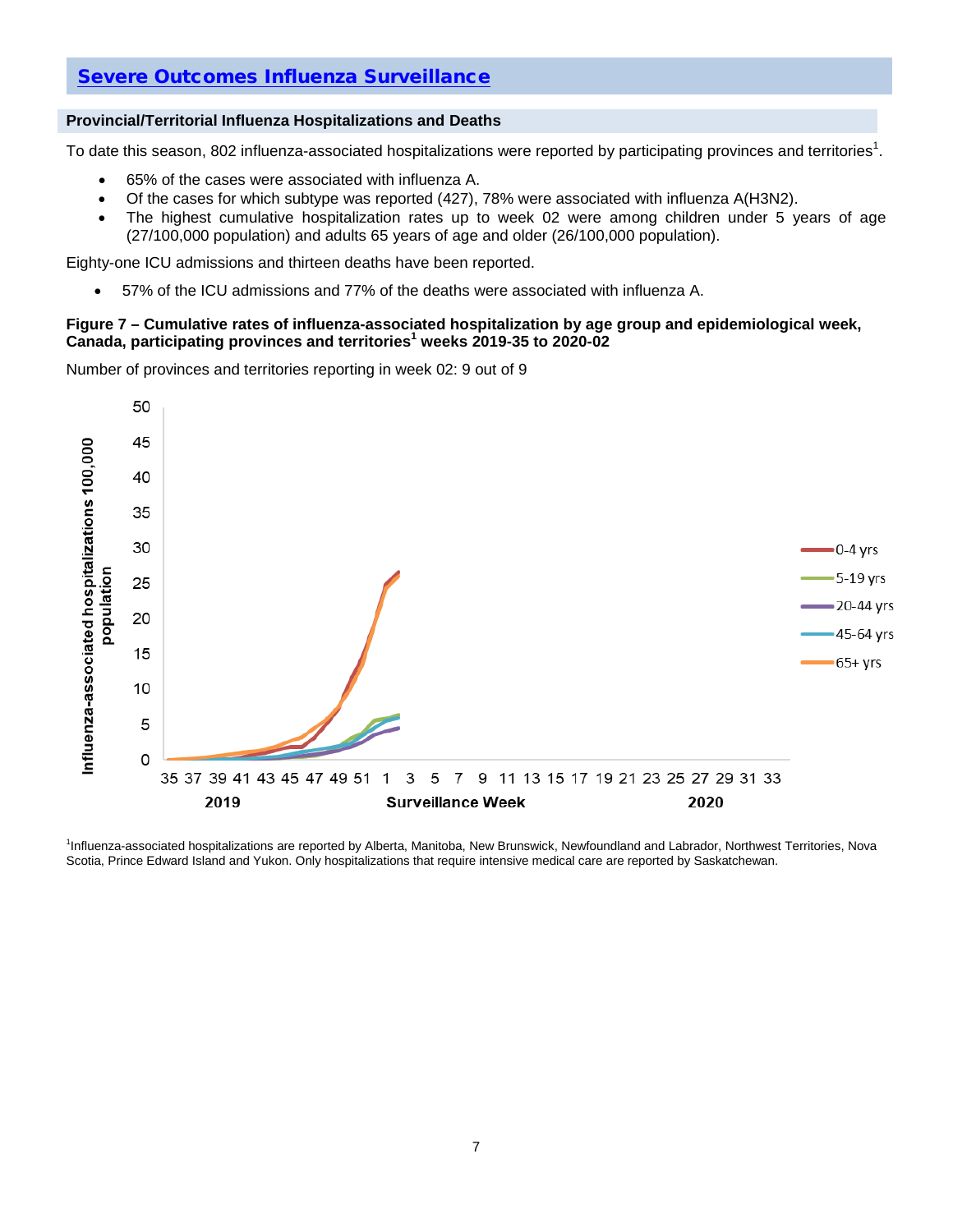#### **Pediatric Influenza Hospitalizations and Deaths**

In week 02, 99 pediatric (≤16 years of age) laboratory-confirmed influenza-associated hospitalizations were reported by the Immunization Monitoring Program Active (IMPACT) network (Figure 8). The weekly number of cases in this period above the 5-year maximum in week 02.

The sharp increase in the number of cases in recent weeks is likely due to the concurrent circulation of influenza A and B this season. The number of influenza A-associated pediatric hospitalizations is similar to the average for this time of year. Influenza B usually circulates later in the season, in February or March. However, this season, the number of hospitalizations with influenza B is well above average compared to previous seasons, and occurring earlier in the season.

To date this season (weeks 35 to 02):

- 479 pediatric hospitalizations have been reported by the IMPACT network, of which 53% (254) were associated with influenza B and 47% (225) with influenza A.
- The largest proportion of hospitalizations (65%) were among children under 5 years of age (Figure 9).
- Among cases in children under 5 years of age (311), 53% of cases were associated with influenza A, compared to cases in children 5 to 16 years of age (168), among whom 64% of cases were associated with influenza B.
- 61 ICU admissions were reported, of which 52% (32) were associated with influenza A.
- No pediatric deaths have been reported.

#### **Figure 8 – Number of pediatric (≤16 years of age) hospitalizations reported by the IMPACT network, by week, Canada, weeks 2019-35 to 2020-02**



The shaded area represents the maximum and minimum number of cases reported by week from seasons 2014-15 to 2018-19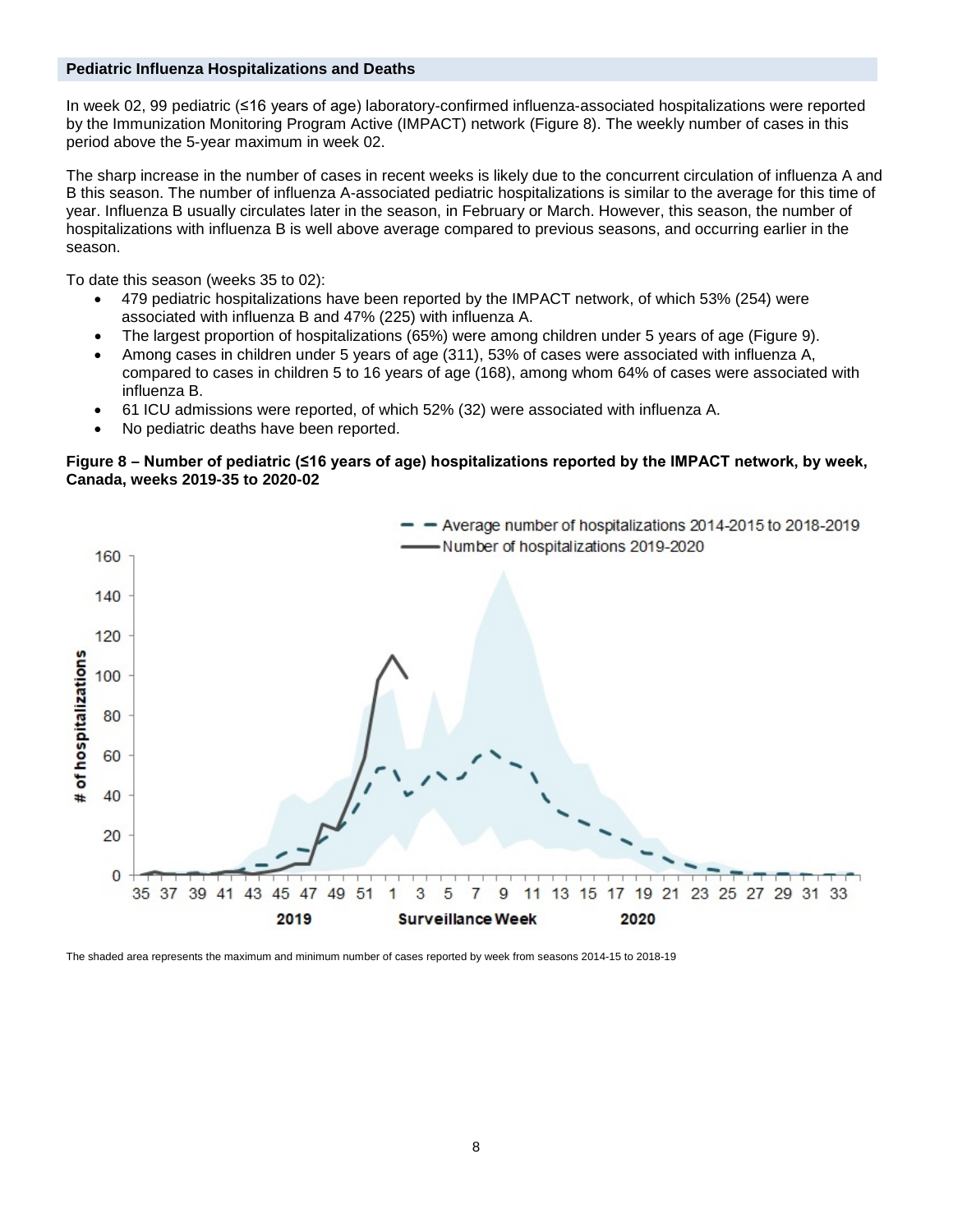#### **Figure 9 – Cumulative number of pediatric hospitalizations (≤16 years of age) with influenza by age-group reported by the IMPACT network, Canada, weeks 2019-35 to 2020-02**



#### **Adult Influenza Hospitalizations and Deaths**

Surveillance of laboratory-confirmed influenza-associated adult (≥16 years of age) hospitalizations by the Canadian Immunization Research Network (CIRN) Serious Outcomes Surveillance (SOS) network began on November 1st for the 2019-20 season. In week 02, the number of cases decreased compared to the previous week.

To date this season, 305 hospitalizations, 15 intensive care unit admissions, and less than five deaths have been reported (Figure 10). The majority of hospitalizations have been due to influenza A (88%), and among those subtyped (81) 89% were influenza A(H1N1). The largest proportion of hospitalizations are in adults 65-79 years of age (34%) and adults 80 years of age and older (32%) (Figure 11).



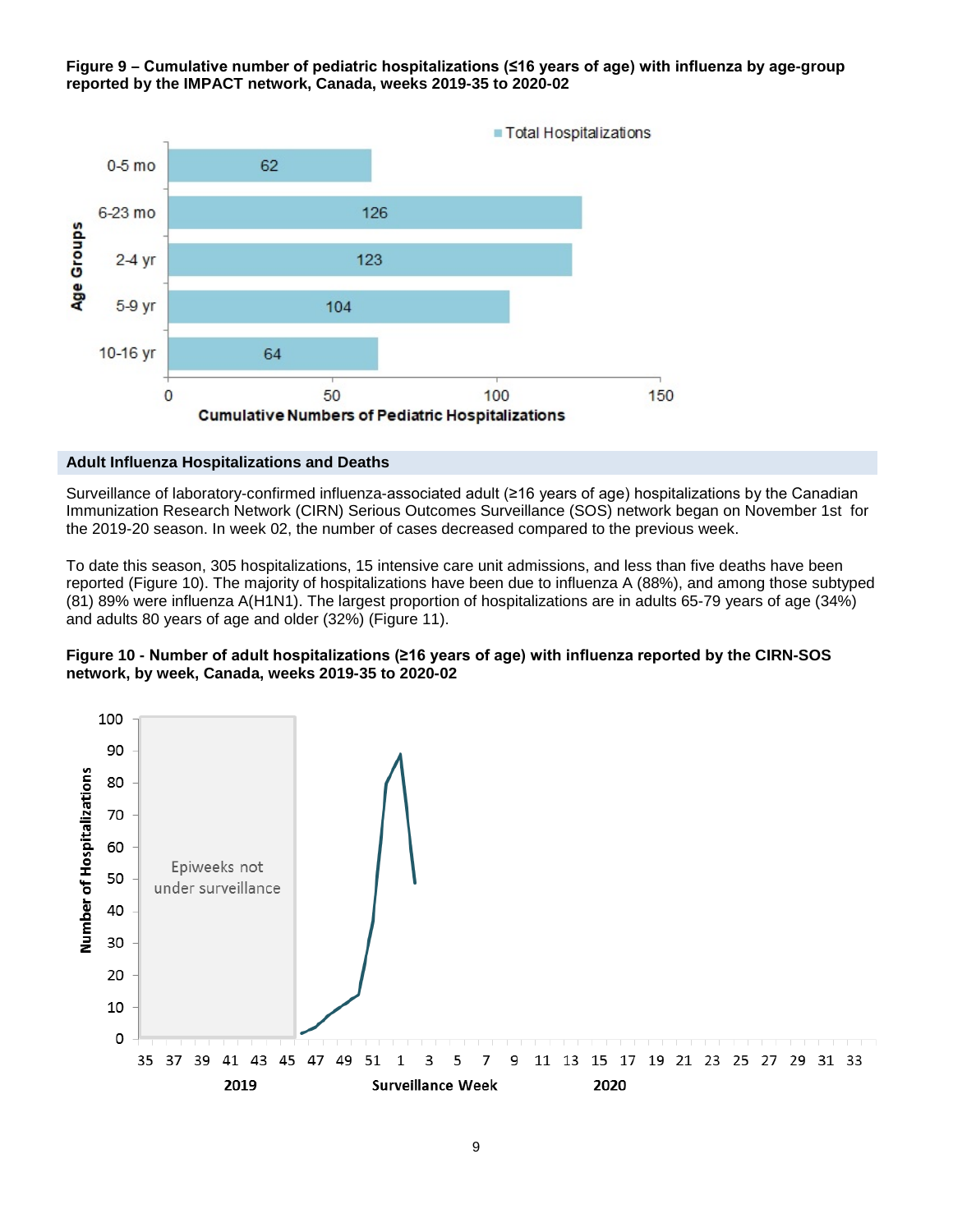#### **Figure 11 - Cumulative numbers of adult hospitalizations (≥16 years of age) with influenza by age-group reported by the CIRN-SOS network, Canada, weeks 2019-35 to 2020-02**



# [Influenza Strain Characterizations](https://www.canada.ca/en/public-health/services/diseases/flu-influenza/influenza-surveillance/about-fluwatch.html#a7)

From September 1, 2019 to January 16, 2020, the National Microbiology Laboratory (NML) has characterized 384 influenza viruses (139 A(H3N2), 140 A(H1N1) and 105 influenza B) that were received from Canadian laboratories.

#### **Influenza A(H3N2)**

Over recent years, circulating strains of A(H3N2) have evolved, and are increasingly difficult to characterize by hemagglutination inhibition (HI) assay. Genetic characterization is established by sequencing the hemagglutinin (HA) gene of the influenza viruses to compare their genetic properties.

#### **Antigenic Characterization:**

Among the 35 influenza A(H3N2) viruses antigenically characterized to date, the majority (89%) showed reduced titer by HI assay to A Kansas/14/2017 using antiserum raised against egg-propagated A Kansas/14/2017. Four viruses were characterized as A Kansas/14/2017-like (Figure 12a).

#### **Genetic Characterization:**

Nearly all (98%) of the 135 A(H3N2) viruses genetically characterized this season belonged to genetic group 3C.2a1b based on sequence analysis of the HA gene. Three viruses belonged to the genetic group 3C.3a (Figure 13).

Group 3C.2a1b viruses analysed represent:

- 89% (31 out of 35) viruses that were also antigenically characterized.
- 100% (104 out of 104) viruses which did not grow to sufficient hemagglutination titer for antigenic characterization by HI assay.

A/Kansas/14/2017 belongs to genetic group 3C.3a and is the influenza A(H3N2) component of the 2019-20 Northern Hemisphere influenza vaccine.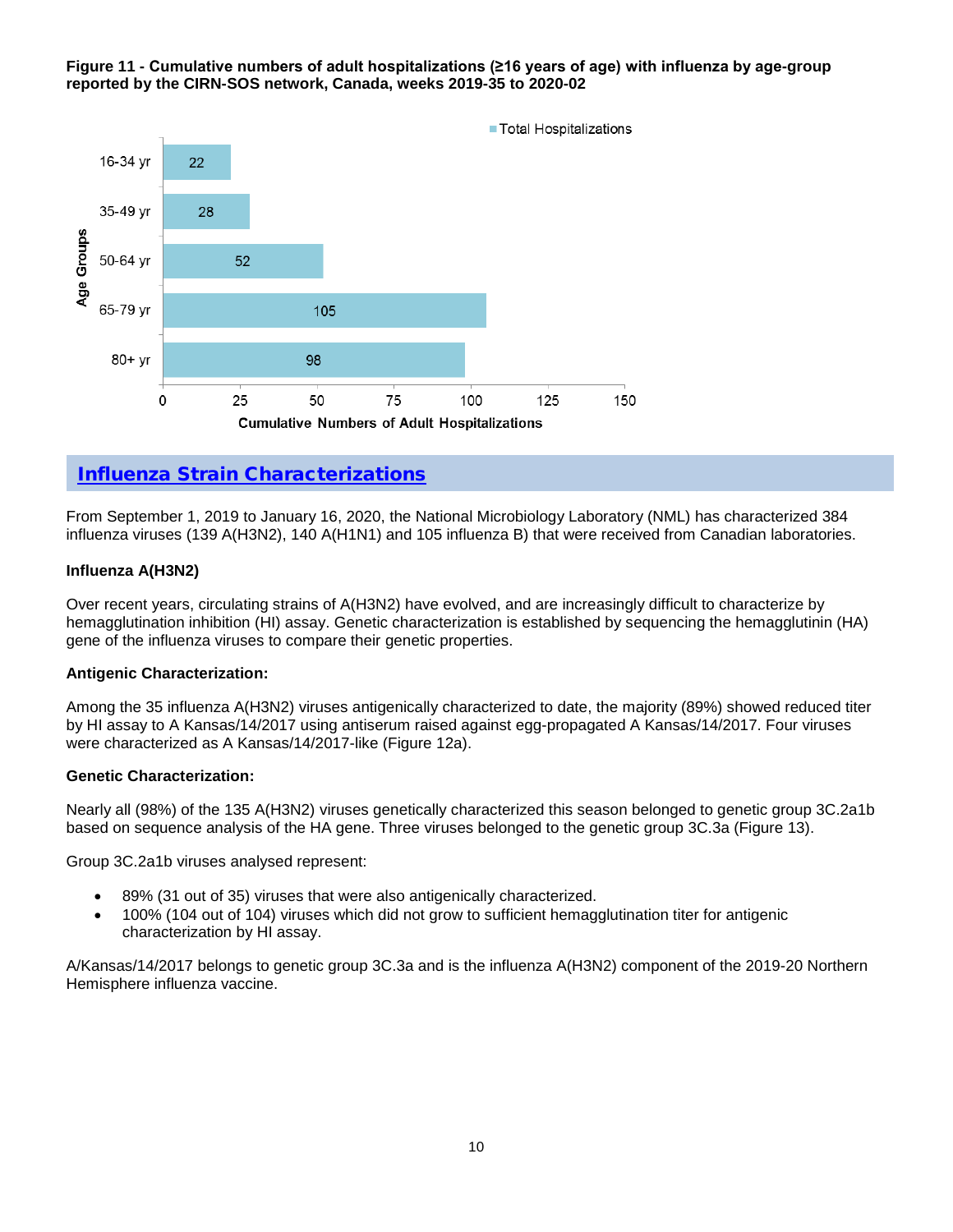### **Influenza A(H1N1)**

Among the 140 A(H1N1) viruses characterized to date, 71% were antigenically similar to A/Brisbane/02/2018 by HI testing using antiserum raised against egg-propagated A/Brisbane/02/2018 (Figure 12b).

A/Brisbane/02/2018 is the influenza A(H1N1) component of the 2019-20 Northern Hemisphere influenza vaccine.

#### **Influenza B**

Among the 105 influenza B viruses antigenically characterized this season, the vast majority (103) belonged to the B/Victoria lineage. Two viruses were antigenically characterized as similar to B/Phuket/3073/2013 (B/Yamagata lineage).

The majority (87%) of B/Victoria lineage viruses showed reduced titer by HI assay to B/Colorado/06/2017 using antiserum raised against cell culture-propagated B/Colorado/06/2017 (Figure 12c).

Sequence analysis showed that 100% (87) of the 90 B/Victoria lineage viruses showing reduced titre to B/Colorado/06/2017 had a three amino acid deletion (162-164) in the HA gene.

The recommended influenza B components for the 2019-20 Northern Hemisphere influenza vaccine are B/Colorado/06/2017 (Victoria lineage) and B/Phuket/3073/2013 (Yamagata lineage). B/Phuket/3073/2013 is included in the quadrivalent influenza vaccine.

**Figure 12 – Distribution of antigenic phenotypes among characterized influenza viruses, Canada, September 1, 2019 to January 16, 2020**

**A) A(H3N2) viruses B) A(H1N1) viruses**

Number of viruses characterized: 35 Number of viruses characterized: 140

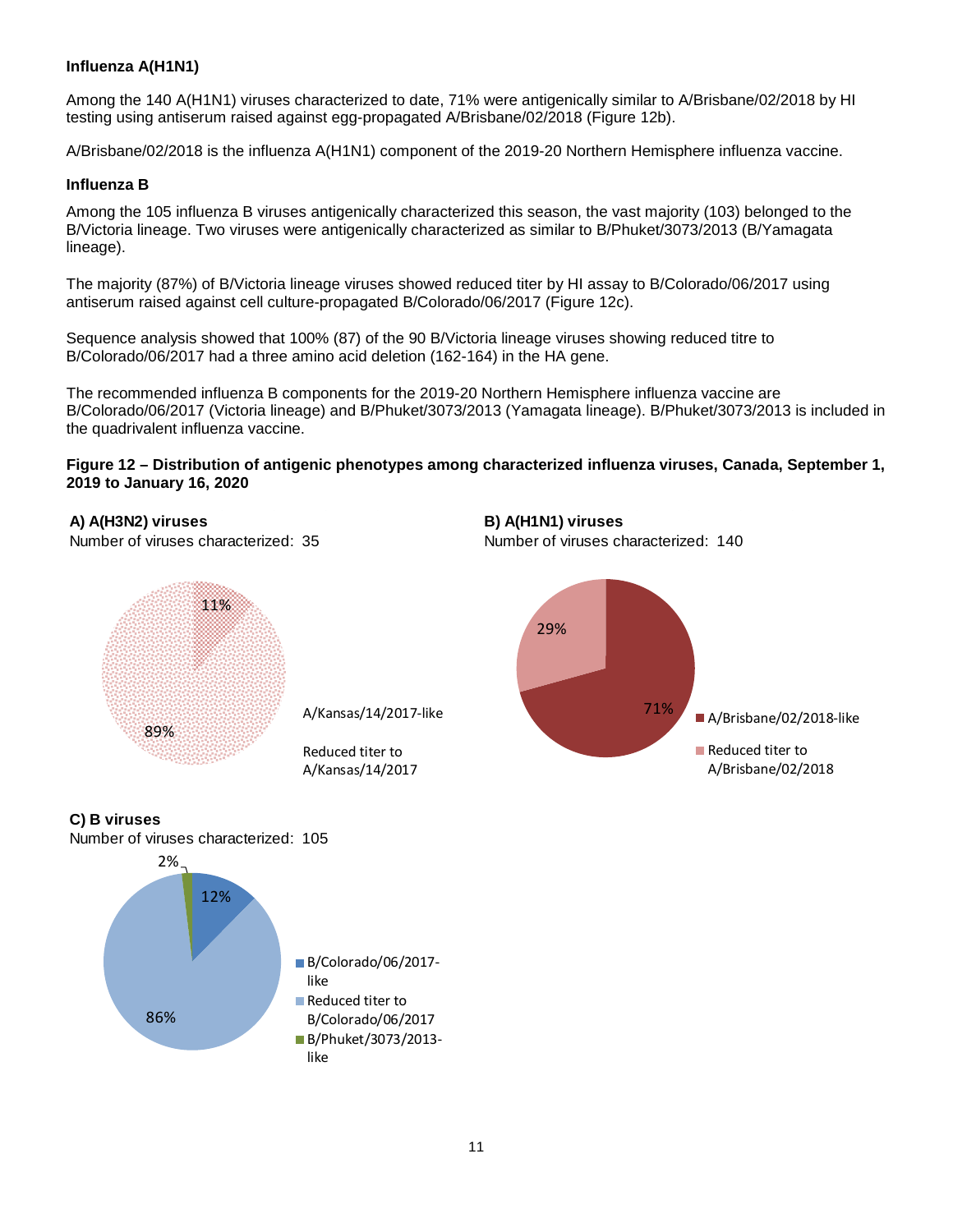#### **Figure 13 – Distribution of genetic clades among characterized A(H3N2) influenza viruses, Canada, September 1, 2019 to January 16, 2020**

Number of viruses sequenced: 135



## [Antiviral Resistance](https://www.canada.ca/en/public-health/services/diseases/flu-influenza/influenza-surveillance/about-fluwatch.html#a7)

The National Microbiology Laboratory (NML) also tests influenza viruses received from Canadian laboratories for antiviral resistance. From September 1, 2019 to January 16, 2020, the following results were reported:

#### **Oseltamivir:**

228 influenza viruses (104 A(H3N2), 52 A(H1N1) and 72 B) were tested for resistance to oseltamivir:

• All influenza viruses tested were sensitive to oseltamivir.

#### **Zanamivir:**

228 influenza viruses (104 A(H3N2), 52 A(H1N1) and 72 B) were tested for resistance to zanamivir:

• All influenza viruses tested were sensitive to zanamivir.

#### **Amantadine:**

High levels of resistance to amantadine persist among influenza A(H1N1) and influenza A(H3N2) viruses. All viruses tested this season were resistant.

## [Vaccine Monitoring](https://www.canada.ca/en/public-health/services/diseases/flu-influenza/influenza-surveillance/about-fluwatch.html#a8)

Vaccine monitoring refers to activities related to the monitoring of influenza vaccine coverage and effectiveness.

#### **Vaccine Coverage**

Influenza vaccine coverage estimates for the 2019-20 season are anticipated to be available in February or March 2020.

#### **Vaccine Effectiveness**

Influenza vaccine effectiveness estimates for the 2019-20 season are anticipated to be available in February or March 2020.